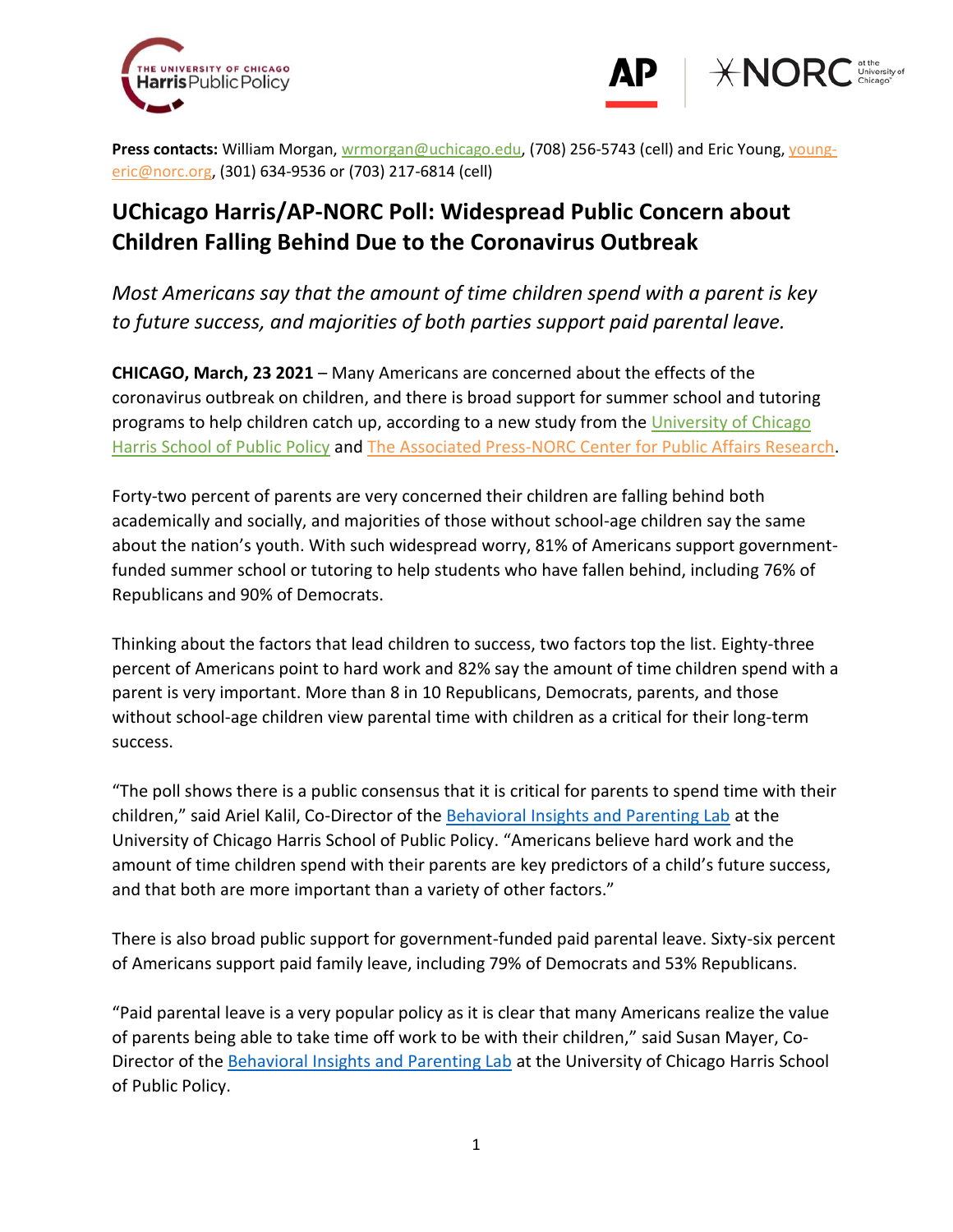



In addition to paid parental leave, two thirds of Americans also support making preschool available to all 4 year olds in the United States. Universal preschool receives support across the political spectrum with 83% of Democrats and 54% of Republicans in favor of the policy.

In order to return safely to in-person learning, most Americans agree common preventive measures are important. Majorities of Americans think that wearing face masks, requiring frequent testing, limiting class sizes, and requiring teachers to be vaccinated are important for a safe return to in-person instruction. And 62% say wearing masks is essential to returning to inperson instruction.

Less than 4 in 10 Americans are very or extremely worried about in-person schooling leading to additional spread of the coronavirus, though about another third are somewhat concerned.

"Americans appear more concerned now about children falling behind than they are about children spreading the coronavirus if they return to schools," said Trevor Tompson, director of The AP-NORC Center. "At the same time, the public recognizes the value of recommended preventive measures that can make in-person learning safer."

Among the key findings from the report:

- While both those with and without school-age children agree on the other safety measures, just 33% of parents say requiring all students and staff to be tested regularly for COVID-19 is essential to reopening, compared to 44% of non-parents.
- Twenty-two percent of parents are very concerned about their ability to handle other responsibilities due to the pandemic, compared to 41% who said the same in July 2020.
- Sixty-nine percent of Americans support a government provided laptop or tablet computers to help students complete their schoolwork at home.
- Fifty-one percent of parents support sending cash payments to parents, compared to 41% of those without school-age children.
- Fifty-two percent of Americans say that the use of technology to teach children has made the quality of education better, but 50% also say it has increased inequalities in education.
- Just 24% of white adults say race or ethnicity is key to children's success, compared to 43% of Hispanic and 64% of Black adults.

# **About the Study**

This study was conducted by the University of Chicago Harris School of Public Policy and The Associated Press-NORC Center for Public Affairs Research with funding from NORC at the University of Chicago. Staff from Harris Public Policy and The AP-NORC Center collaborated on all aspects of the study.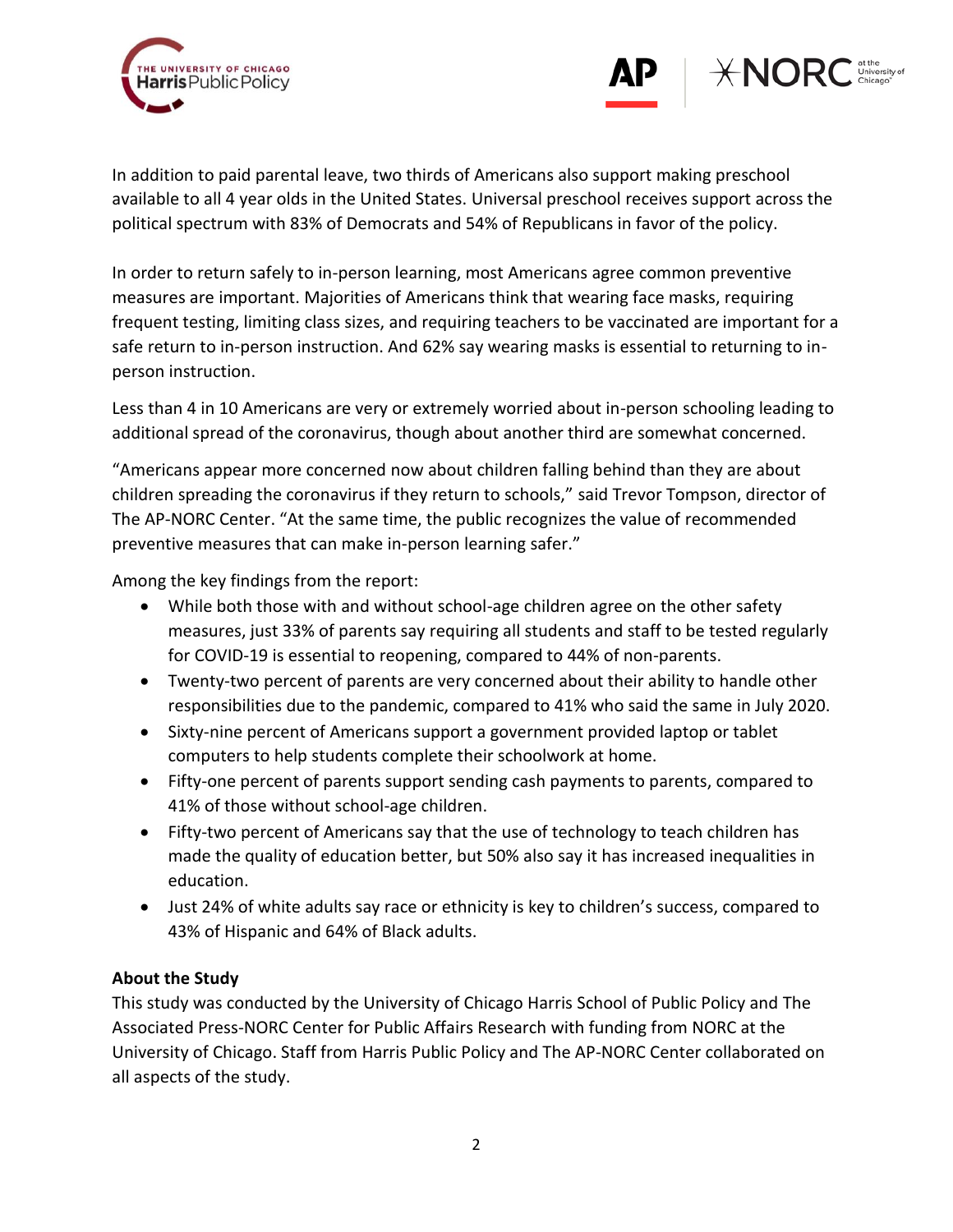



Data were collected using the AmeriSpeak Omnibus®, a monthly multi-client survey using NORC's probability-based panel designed to be representative of the U.S. household population. Interviews for this survey were conducted between February 25 and March 1, 2021, with adults age 18 and over representing the 50 states and the District of Columbia. Panel members were randomly drawn from AmeriSpeak, and 1,076 completed the survey—1,019 via the web and 57 via telephone. Interviews were conducted in English. The final stage completion rate is 23.8 percent, the weighted household panel response rate is 19.5 percent, and the weighted household panel retention rate is 75.0 percent, for a cumulative response rate of 3.5 percent. The overall margin of sampling error is +/- 4.1 percentage points at the 95 percent confidence level, including the design effect. The margin of sampling error may be higher for subgroups.

The overall margin of sampling error for the 273 completed interviews with parents of schoolage children is +/- 7.8 percentage points at the 95 percent confidence level including the design effect.

A full description of the study methodology for the survey can be found at the end of the report.

The proper description of the survey's authorship is as follows: This study was conducted jointly by the University of Chicago Harris School of Public Policy and The [Associated Press-NORC](http://apnorc.org/Pages/default.aspx)  [Center for Public Affairs Research.](http://apnorc.org/Pages/default.aspx)

# **About the University of Chicago Harris School of Public Policy**

One of the largest graduate professional schools at the University of Chicago, Harris Public Policy has been driven by the belief that evidence-based research, not ideology or intuition, is the best guide for public policy. For more than three decades, our exceptional community of scholars, students, and alumni have applied this exacting perspective to the world's most pressing problems using the latest tools of social science. Through our undergraduate and graduate programs, we empower a new generation of data-driven leaders to create a positive social impact throughout our global society.

https://harris.uchicago.edu/

# **About The Associated Press-NORC Center for Public Affairs Research**

The AP-NORC Center for Public Affairs Research taps into the power of social science research and the highest-quality journalism to bring key information to people across the nation and throughout the world.

### [www.apnorc.org](http://www.apnorc.org/)

The Associated Press (AP) is an independent global news organization dedicated to factual reporting. Founded in 1846, AP today remains the most trusted source of fast, accurate,